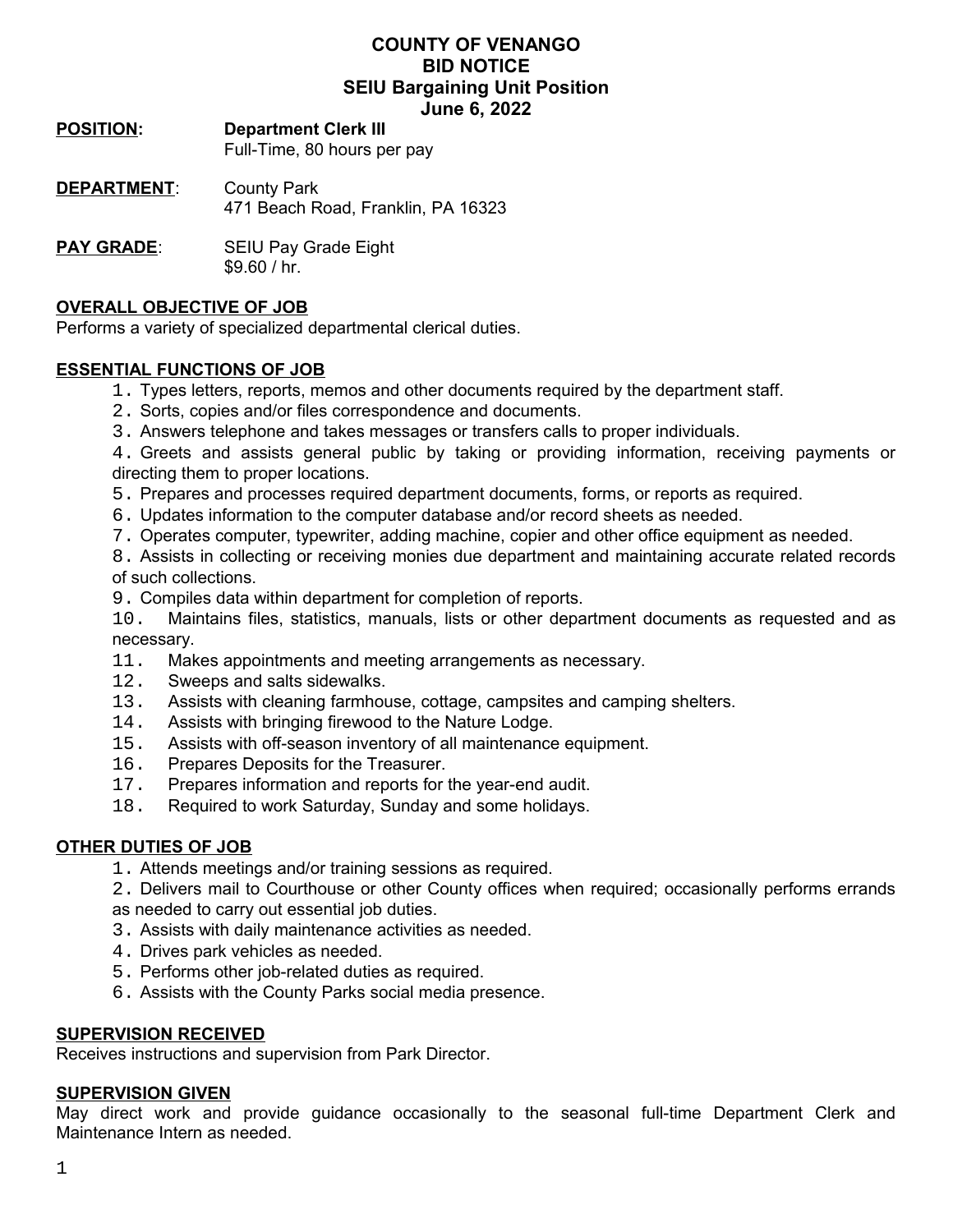# **COUNTY OF VENANGO BID NOTICE SEIU Bargaining Unit Position June 6, 2022**

## **WORKING CONDITIONS**

- 1. Works indoors in adequate office space, lighting and ventilation, but subject to fluctuations in temperatures.
- 2. Works with average indoor exposure to noise and stress, but subject to frequent disruptions.
- 3. Below normal indoor exposure to dust/dirt.
- 4. Subject to periodically working in adverse conditions depending on the nature of job assignment.

## **PHYSICAL/MENTAL CONDITIONS**

- 1. Must possess ability to record, convey and present information, explain procedures and follow instructions.
- 2. Must be able to sit for long periods throughout the workday, with intermittent periods of standing and walking and occasional periods of bending, twisting, stooping, reaching as necessary to carry out essential job duties.
- 3. Dexterity requirements range from coordinated movements of fingers/hands for typewriter and computer, to simple dexterity of feet/legs/torso as necessary to carry out job duties.
- 4. Sedentary work, with occasional lifting/carrying of objects with a maximum weight of fifty (50) pounds.
- 5. Must be able to move frequently throughout the workday as needed to carry out essential job duties.
- 6. Must be able to pay close attention to details and concentrate on work.

# **QUALIFICATIONS**

#### EDUCATION/TRAINING

High School diploma or equivalency plus some business/clerical/accounting and computer training. WORK EXPERIENCE

One to two years' working experience in an office environment, or any acceptable combination of equivalent training and/or experience.

## **ADDITIONAL REQUIREMENTS**

- Must not appear on Preclusion Lists as defined by "Pennsylvania's Medical Assistance Bulletin 99-11-05 Provider Screening of Employees and Contractors for Exclusion from Participating in Federal Healthcare Programs."
- Must successfully pass pre-employment drug screening and criminal background check.

# **KNOWLEDGE, SKILLS AND ABILITIES REQUIRED**

- 1. Must be able to speak and understand the English language in an understandable manner in order to carry out essential functions of job.
- 2. Must possess good communication and interpersonal skills.
- 3. Must possess ability to function independently, have flexibility and the ability to work effectively with clients, co-workers and others.
- 4. Must possess ability to maintain confidentiality in regard to client information and records.
- 5. Must possess the technical knowledge of operating personal computers and other office equipment with accuracy and reasonable speed.
- 6. Must possess general knowledge of modern office practices and procedures and ability to apply same to essential duties of job.
- 7. Must possess knowledge and ability to practice current and accurate usage of grammar, spelling and filing procedures.
- 8. Must possess ability to learn assigned clerical tasks and adhere to prescribed departmental procedures.
- 9. Must possess ability to perform simple math calculations with accuracy and reasonable speed.
- 10. Must possess ability to learn county and legal rules, procedures and practices as necessary.